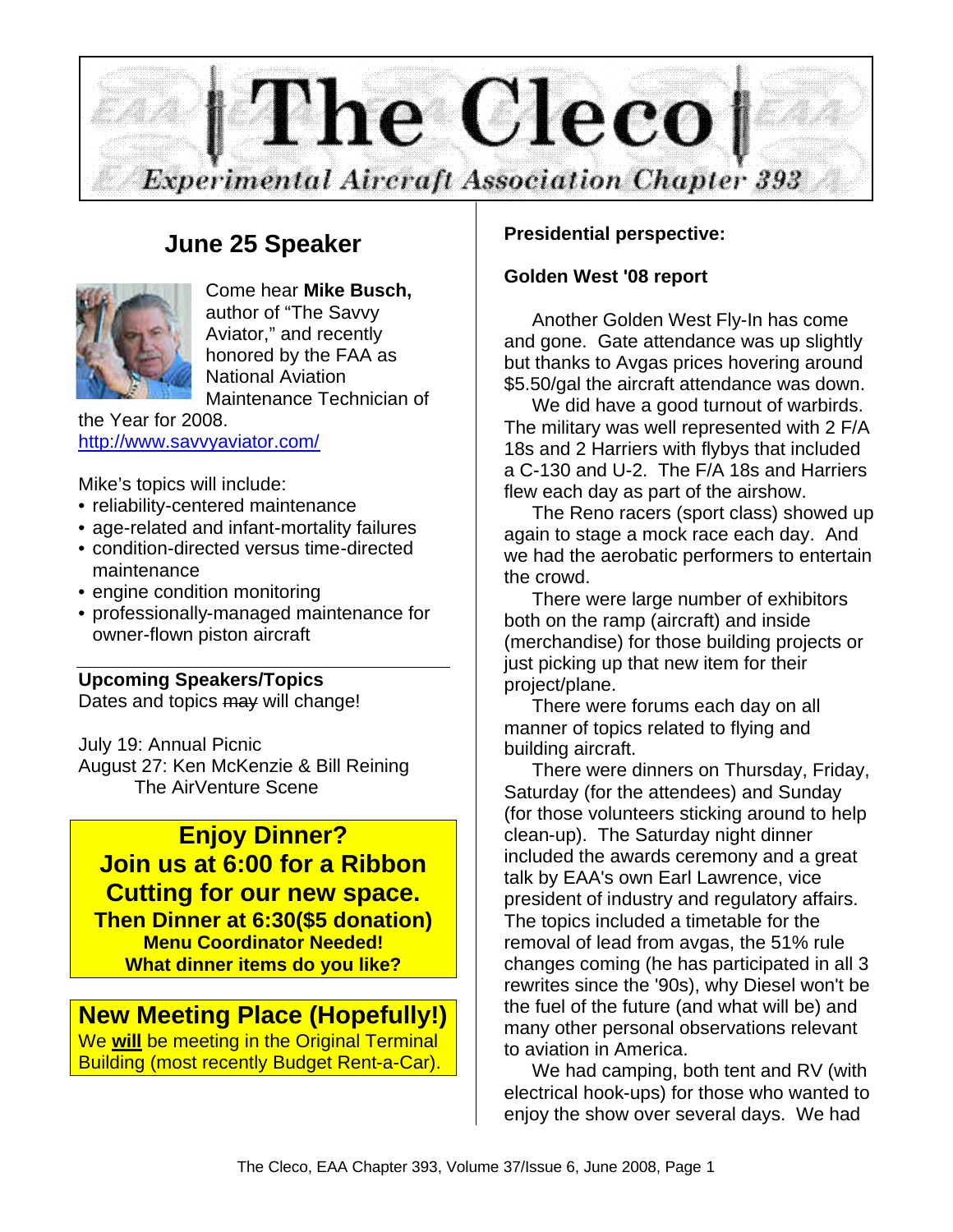some people who arrived Wed. and stayed until Monday. This year we even provided evening entertainment in the form of classic movies with flying themes in one of the forum hangars.

I did see a few 393 members at the show and I suspect that there were several whose paths never crossed mine. I hope that the reason for the poor attendance was the challenging weather we had on Saturday (wind) and not a lack of interest. After all, we go to a great deal of trouble to put on this show for the regional EAA members and I would hate to think that we were doing all this work for nothing. This year, especially, it will be tough to get to Oshkosh due to high fuel prices so I expected that Golden West would provide a closer opportunity to experience a Fly-In for many EAA members. While it's true that we did see a small increase in attendance this year I really thought that there would be a greater turn out of EAA members taking advantage of our closer location.

I really am confused as to why more EAA members aren't turning up at our event. It would seem to be everything that EAAers should want to participate in. Lots of airplanes to look at, lots of people interested in flying and building to talk to. Experts to talk to. Workshops to try out different skills at. Many planes, kits and products to consider.

I especially would think that the large portion of our members that aren't building but still dreaming of one day having a project would use this opportunity to live vicariously through the ones who have finished and flown to the show. Sometimes just looking at what others have done can be satisfying from a keeping the dream alive standpoint. Who knows, you might also find the right balance of how someone else managed to build his dream while living a very similar life to yours.

Anyway, that was what I did on June 6/7/8. What did you do?

# **EAA 393 ANNUAL PICNIC**

#### **JULY 21, 2008 @ 12:00 NOON**

We need volunteers for food. Contact **Louis Goodell** 925 682 4198

The Chapter will furnish Meat, Buns & Mixed Sodas (no tomatoes).

There will be Hamburgers, Hot Dogs, Chicken & Chili Beans.

We need Salads, Desserts, Ice and someone to help cook.





Fly-outs are usually scheduled on the Saturday following our regular monthly meeting. If the weather's not conducive for flying, the event is often postponed to the following Saturday. Watch for information regarding the Fly-outs that is sent via email from EAA.393.Flyouts@Gmail.com; and be sure to contact that web address and give us your email if you haven't been receiving Fly-out information.

#### **Membership matters** by Bill McCoy

The membership BBQ has been set for the June 25 meeting. Mark your calendar for this event. And make a special effort to bring a friend.

As always, remember that each of these events is an opportunity for our members to enjoy the activity and share that enjoyment with the surrounding community.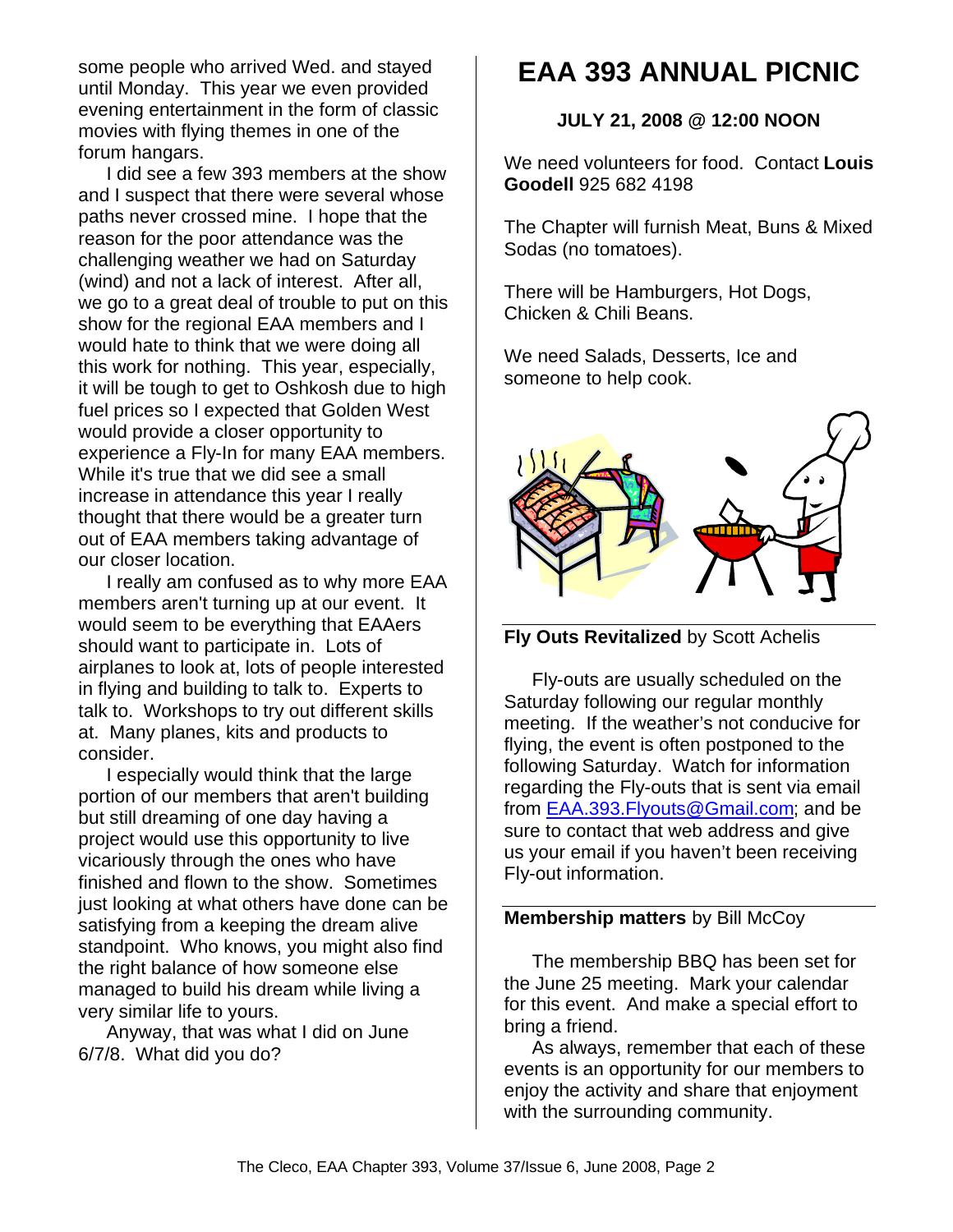#### **On the Radar Screen**



**EAA Chapter 393 Young Eagles Report**

Our next Young Eagles Rally is scheduled for Saturday 21 June 2008. Please mark your calendar now for June 21st. Attendees should meet at the old terminal building.

Thanks again for your support of this program.

Best wishes, Dick Sperling EAA CH 393, Young Eagles Coordinator

**EAA 393 General Meeting Report** May 28, 2008

President Ken McKenzie opened the meeting with a welcome for members and guests.

#### **Business:**

The new facility, which we will share with MDPA and a few other airport organizations, is not yet ready. MDPA is seeking volunteers to help finish up the interior – spackling, painting and such.

Thursday, May 29, there is a FAASTeam safety seminar about flight in IFR.

Treasurer Louis Goodell reported \$1,627.57 in checking and \$2,649.30 in savings.

Several visitors were introduced: Steve Santori (sp?) came with Scott Achelis. His father is working on an experimental helicopter in Washington. A guest from Burlingame was in the Swedish Air Force in WW II. Former member Rich Powell and his family joined us.

Dick Sperling announced that the next Young Eagles event was scheduled for June 21, and he had about 10 to 15 Boy Scouts signed up. We will meet in the Chapter meeting area to brief the Young Eagles, then the Young Eagles will be scheduled to PSA for the flights.

Scott Achelis announced that the May 31 Fly-Out would be to San Carlos to hear a talk by William Guenon at the Hiller Museum about the air raid on the Son Tay P.O.W. camp during the Vietnam war.

Harvard Holmes moved that the Pledge of Allegiance be removed from the Chapter's meetings with voting by secret ballot. The motion was seconded, discussed, and approved by a vote of 20 to 4. http://www.eaa393.org/pledge.htm

### **Presentations:**

### **CAFÉ Foundation PAV Challenge**

Our first presentation was from Brien Seeley of the CAFÉ Foundation in Santa Rosa. He gave a brief history of the Foundation and the role of Chapter 393 in the Foundation. He noted the need to make flying more available, more effective and easier.

The CAFÉ Foundation is again conducting the Personal Air Vehicle (PAV) Centennial Challenge.

http://cafefoundation.org/ Brien is seeking to encourage more entries in the competition. There is \$300,000 prize money up for grabs, and not very many aircraft yet entered. Entry fees are \$4000 per aircraft and all the entry fees go toward the insurance costs. The deadline for entry is July 1, 2009. Last year's biggest winner took home \$165,000!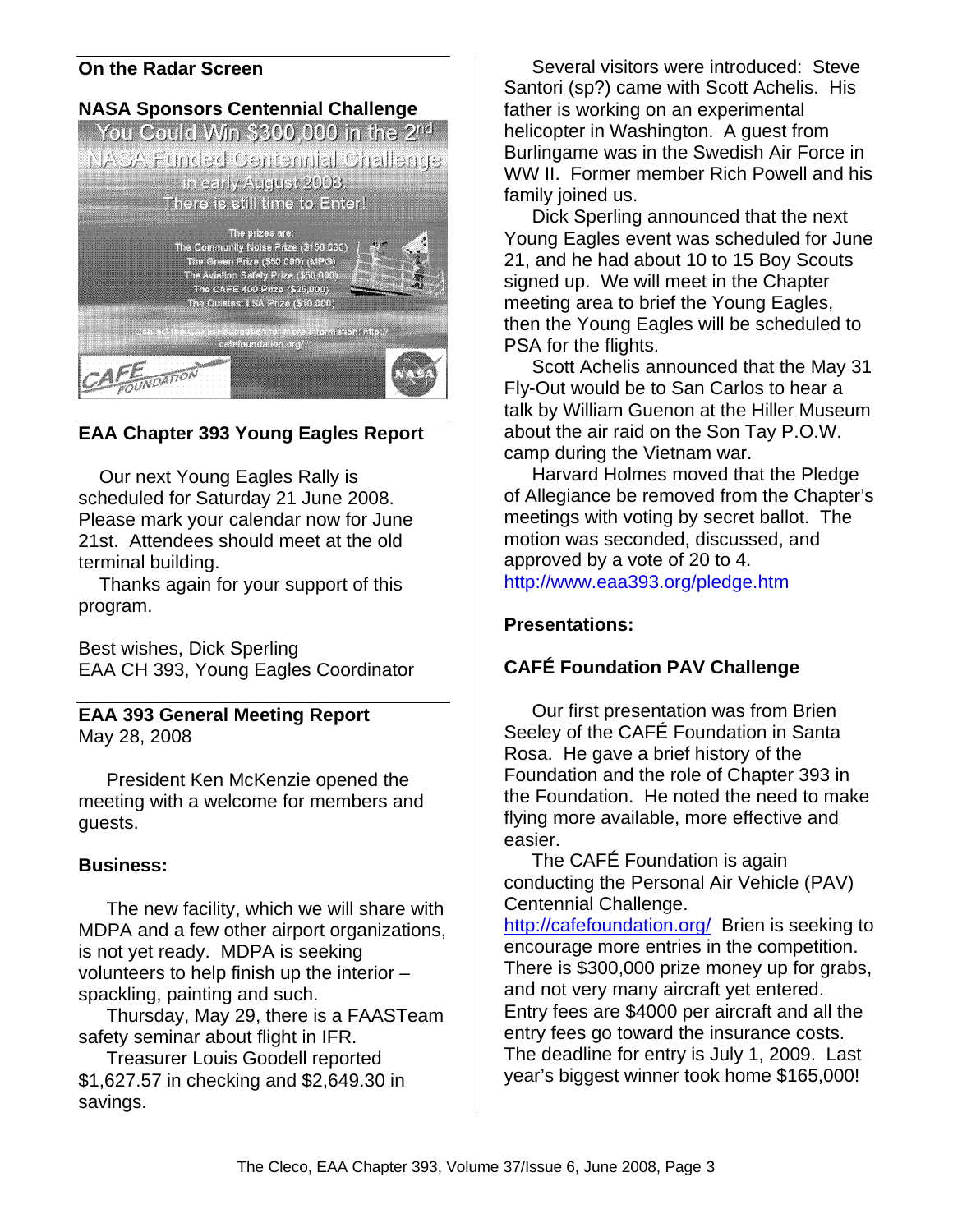Next year, NASA is increasing the prize money to \$400,000, and to \$550,000 in 2010.

Brien noted that one prize this year was for best flying qualities and that he thought a number of experimental aircraft might be in the running for the prize. He briefly noted a couple of the requirements for entrants in the contest: 1) a minimum speed of 52 mph or less, with power allowed to achieve this; and 2) a cabin noise level of 95 decibels or less at competition power – i.e. you could fly the competition at a lower power setting to meet the noise requirements, if the lower power setting was adequate for the other contest elements. Entry forms with the full set of rules were available for the truly interested.

On another front, the Foundation recently held its 2nd Annual Electric Aircraft Symposium. And EAA has officially requested that the FAA amend the regulations to allow electric power in addition to reciprocating engines.

#### **Bert Newmark: Fighter Pilot and P.O.W. Experiences in WW II.**

Bert noted that he likes talking to pilots; they have an appreciation of flying.

Bert was a fighter pilot by the age of 20. He flew the Republic P-47 and he found it to be an excellent plane. It had 2800 HP and it also had fantastic machine guns. There were 8 machine guns, firing at about 100 rounds a minute. They were used in short bursts, as the plane carried only about 40 *seconds* of ammunition.

Bert flew out of Cambridge from runways that were "compacted mud." One example mission was to fly a "guided missile" into the German submarine pens. They used a B-17 for this.

In December 1944 they changed to the P-51. This plane was beautiful to fly, with a longer range, and it cost half as much to manufacture. But it was lacking in firepower and armor plating. Early on, the P-51 had to be fitted with additional machine guns. And

they were never the equal of the P-47 in absorbing enemy fire and continuing to fly. The P-47 had an 8:1 kill ratio versus the German Air Force. Bert suspects that the relative construction costs of the P-47 and the P-51 partly motivated the switch.

Bert described how much of the air attacks were designed to disrupt the German transportation system, primarily trains. They would attack the Nuremburg train marshalling yards. They would take off four abreast, often through weather that required them to fly wingtip to wingtip if they were not to lose sight of each other. After the bombers attacked their targets, the escort fighters were free to attack targets of opportunity – troop carriers, trains, etc.

On his 25<sup>th</sup> mission, Bert was shot down and captured. He went to a prisoner of war camp near Nuremberg. As the war approached Nuremberg, the prisoners were force-marched to a camp 60 miles to the south. He lost a lot of weight on that march. The prisoner of war camps were often adjacent to military targets. He describes how the Mosquitos once came in and outlined the POW camp with flares – when the bombers came, there were no hits on the POW camp! As Bert was captured relatively near the end of the war, he was treated fairly well – the Germans knew it would go hard on them after the war if they abused the prisoners.

We very much appreciated Bert's stories of his wartime experiences.

We adjourned for the evening.

Who can help with the Chapter's tax/income/501(c)3 issues? The Board is seeking advice.

# **EAA 393 Board Meeting Report**

June 3, 2008 Attending: Ken McKenzie, Bill Reining, Louis Goodell, Harvard Holmes, Dick Sperling, Bill McCoy, and Guy Jones.

1. Louis Goodell, Treasurer, reported \$1,617.57 in checking.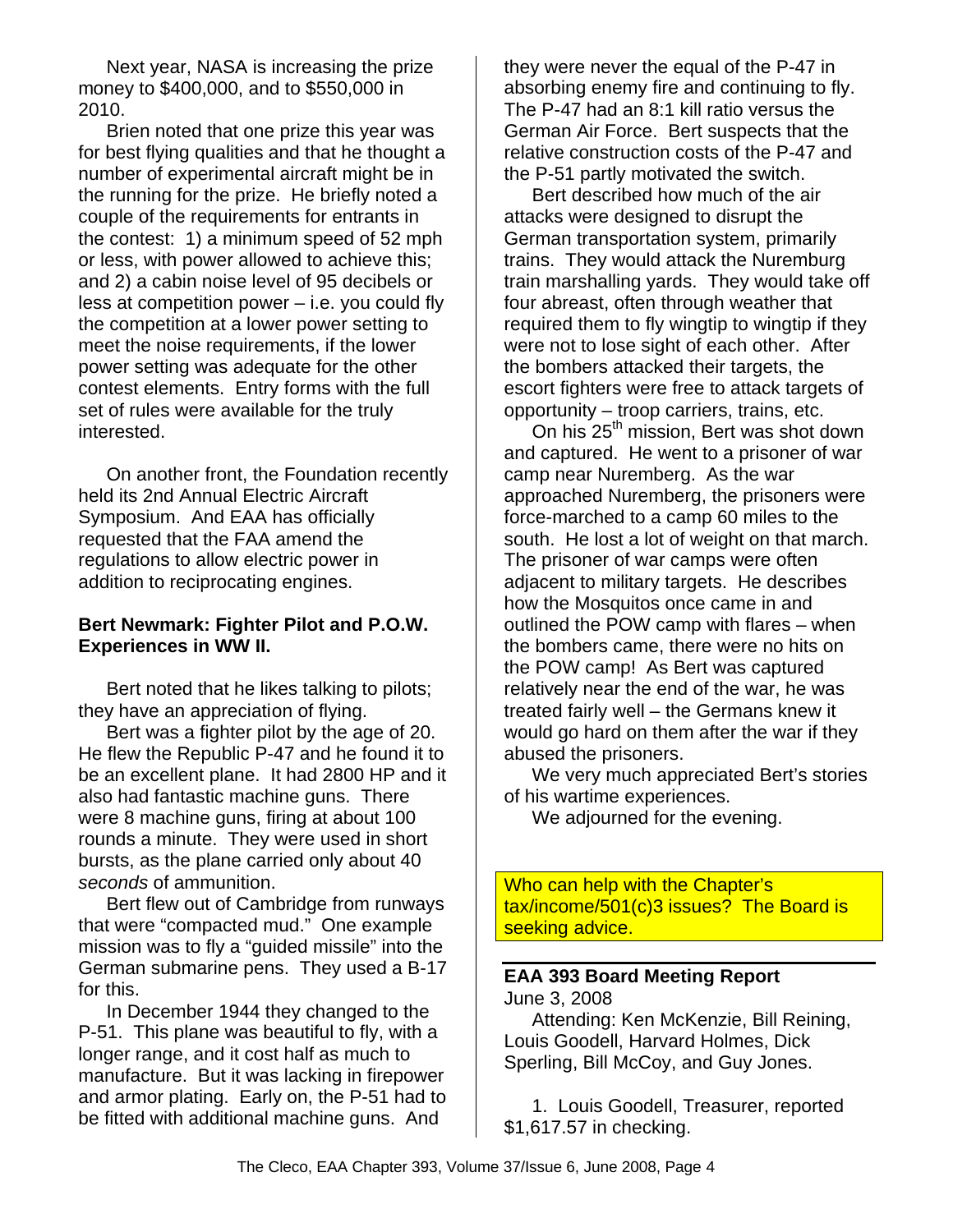2. Bill Reining reviewed speaker plans. In June, with Mike Busch as our speaker, we should get fliers out to lounges and other areas where pilots congregate (FBOs, flying clubs, 99's, MDPA, and nearby Chapters).

3. Dick Sperling sent a thank you letter to Bert Newmark – he was appreciative. He also invited Bert to a veterans meeting for lunch, but it was too far away for Bert.

4. Dick Sperling reported on plans for the June 21 YE event. The insurance is filed and the vests are ready. We have a number of Boy Scouts signed up and Norm Brudigen (from MDPA & NRI) will be on hand to help. If we have 20 scouts signed up, then we will not publicize the event, as we will have enough people. If only scouts are involved, then we will start at 10 AM to give the scouts time for some classes before the flights. If we make a public service announcement, then we will ask people to call Dick, so we have advance notice.

A general announcement to members will be made next week by Harvard.

Probable pilots are Bill Reining, Harvard Holmes and Richard Roberts. Guy Jones will be the marshaller.

Dick noted that we need membership information at our YE events – from Bill McCoy.

5. Bill McCoy, our Membership Chairman noted that June 25 is set for our membership drive meeting. He will get the local Chambers of Commerce involved to do a ribbon cutting. This will be scheduled for 6:30pm or maybe even earlier. Dick Sperling has a banner and will coordinate with Bill McCoy. In September, we will host the Chambers of Commerce.

6. The Cleco contents were discussed. The deadline is two weeks before the meeting, so June 11 this time.

7. Dick Sperling noted that July and August is Arlington Fly-In and AirVenture time. If anyone is interested in coordinating trips, check with Dick. He has a dorm room available.

8. Dinner planning generally went well last time. For the next dinner, we will try buying almost all of it. This is partly due to

lack of a dinner coordinator. We need a volunteer to take over the before-meeting dinner planning. Speak up if you can volunteer for this!

9. Will MDPA have the facilities done by our meeting? See their newsletter http://www.mdpa.org/pdfs/news-200806.pdf

10. We need to plan the picnic. Louis Goodell, after much arm twisting, agreed to coordinate it. Let Louis know what you are bringing.

11. Holiday Party – the board put off considering a plan "A", and agreed that plan "B" was to have a less formal event in the style of MDPA's holiday event. Speak up to let the board know YOUR wishes.

#### **West Side Gang flies to Half Moon Bay** May 28, 2008

Bill Reining in his son's Citabria took Harvard Holmes, Bob Belshe took Fred Egli in Bob's Lancair, and Bob Sinclair came in his Lancair. We had the usual good food at the 3-Zero Café. Harvard had a new camera to try out from the back of the Citabria, so…



Bill Reining and his son's Citabria



Bill imagines how much more roomy his RV-10 will be than Bob Sinclair's Lancair.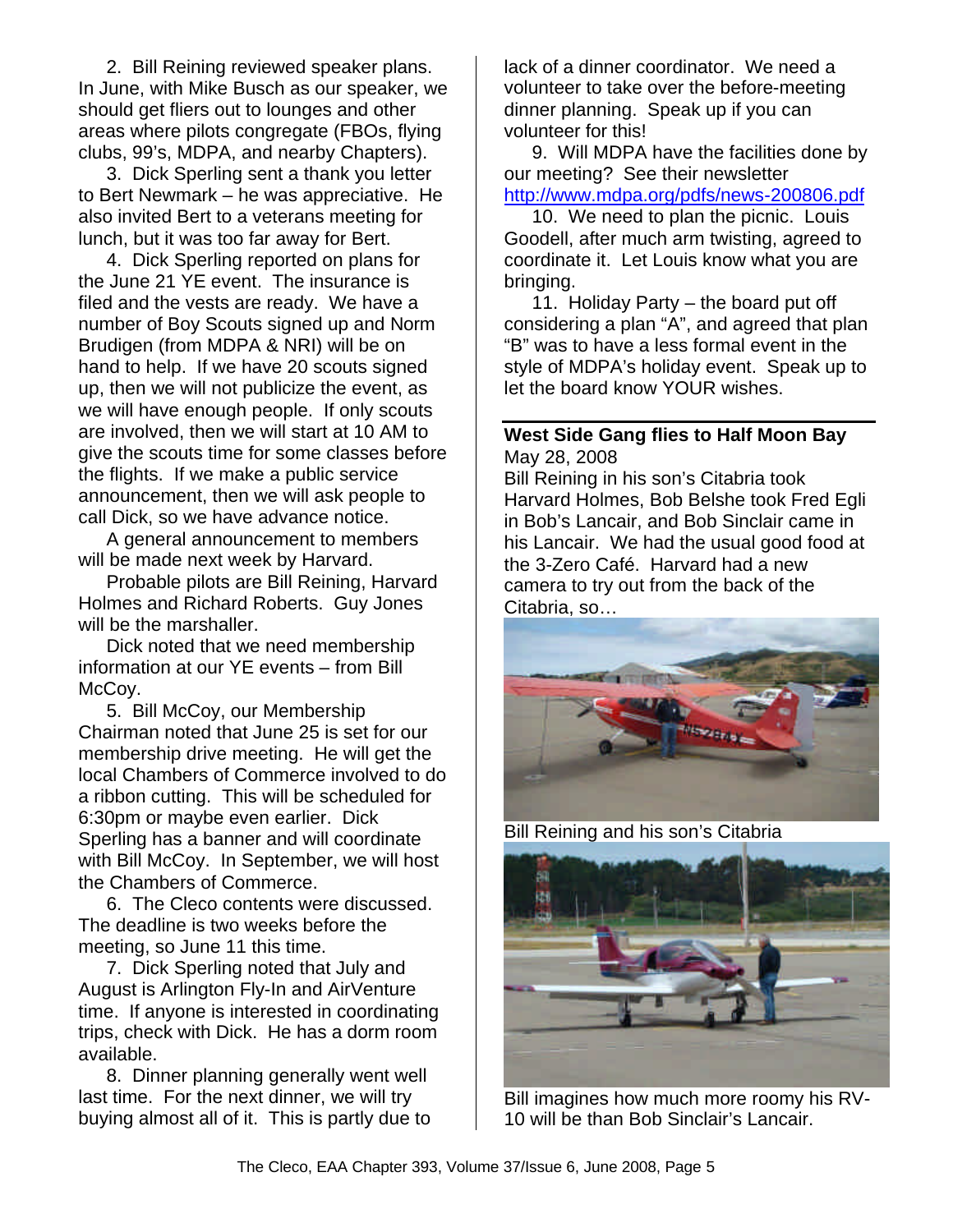

Fred Egli and Bob Belshe



Right base for SFO runway 10R



San Francisco with Mt. Diablo



Bob edges out the Citabria



He won't get away now!

## **Fly Out to San Carlos Hiller Aviation Museum**

May 31, 2008

The weather was gloomy, so Harvard & Sara Holmes, Scott Achelis, Bob Belshe and Guy Jones drove over to hear the talk and later had a nice lunch at the Sky Kitchen.

The talk was fascinating and had an unexpected twist at the end – and I won't spoil it here…



**Have you been enjoying dinner?**



The Cleco, EAA Chapter 393, Volume 37/Issue 6, June 2008, Page 6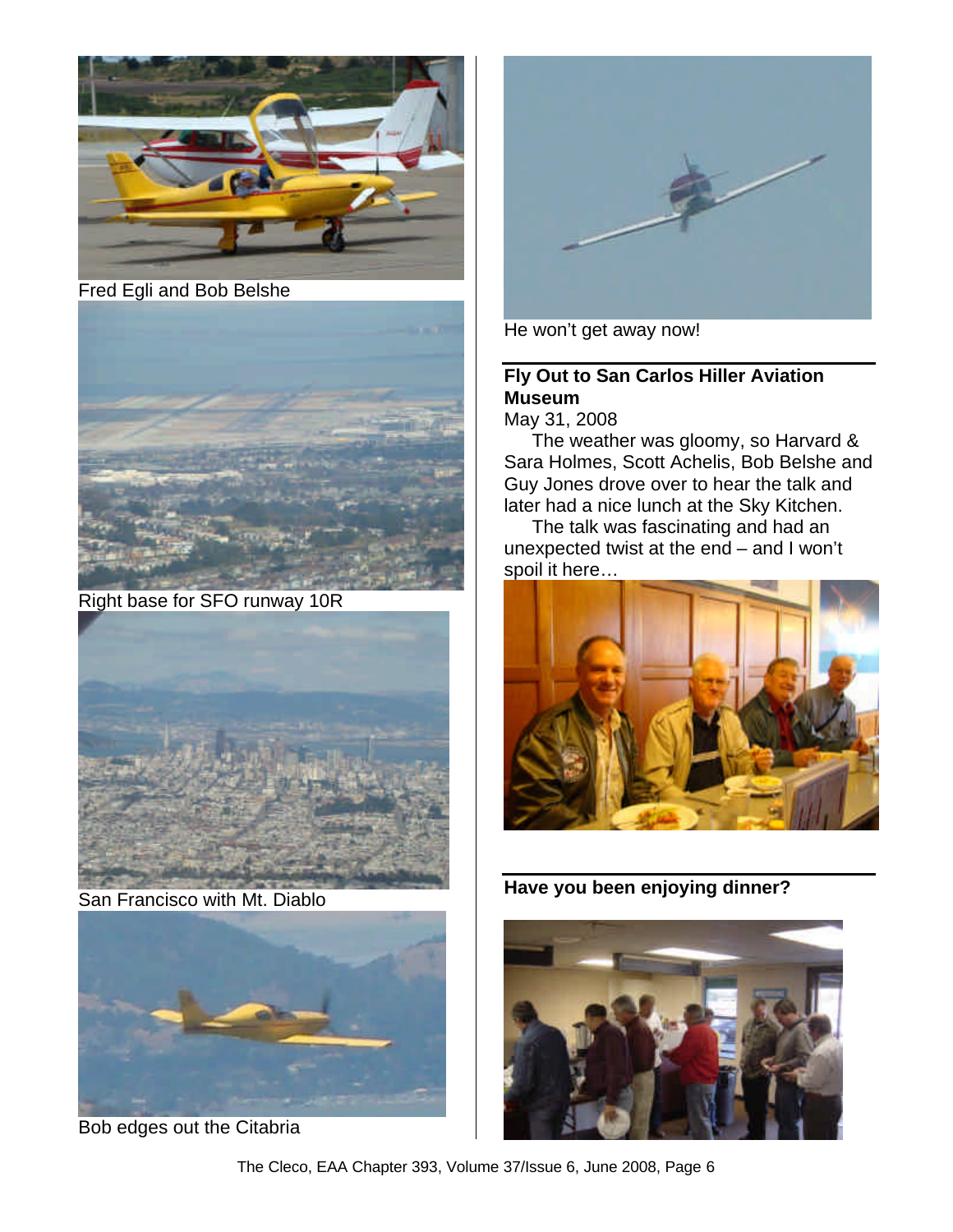





#### **Thanks to our Donors and Sponsors**



# **925 689 7220 or 676 5800**

www.alpinepastry.com

### **MTZ Auto Repair** *ASE Certified Warranty Technicians*

 *Family Owned and Operated 889 Howe Rd. Martinez, CA 94533*

**Lifetime Oil Change \$449.95 \$119.95 (E**  *Never Pay For Another Oil Change For As Long As You Own Your Car*

 *COMPLETE AUTOMOTIVE SERVICE AND REPAIR*

*mtzautorepair@sbcglobal.net 925-228-9672*

**The Experimental Aircraft Association Chapter 393 of Concord, CA** P.O. Box 272725, Concord, CA 94527-2725 http://www.eaa393.org/ Email: nle@eaa393.org Officers/Appointees for 2008-2009 President: Ken McKenzie pres@eaa393.org 925 283 3119 Vice President: Bill Reining<br>
veep@eaa393.org 510 479 7260  $veep@eaa393.org$ Secretary Pete Mitchell secty@eaa393.org 925 685 3700 Treasurer Louis Goodell treas@eaa393.org 925 682 4198 Newsletter Ed. Harvard Holmes nle@eaa393.org 510 526 5347 Tech. Counselor Rick Lambert tc@eaa393.org 925 323 0041 Young Eagles Dick Sperling yec@eaa393.org 925 356 5656 Membership Bill McCoy members@eaa393.org 925 370 6511<br>v Out Coordinator Scott Achelis Fly Out Coordinator eaa.393.flyouts@gmail.com 925 935 7920<br>Government Affairs Rich Cunningham Rich Cunningham Ex-Vice President Scot Stambaugh ex-vp@eaa393.org 925 962 0255 Photographer Tom Howard photog@eaa393.org 925 933 6015 Photographer Charles Hester photog2@eaa393.org 925 228 2309 Webmaster Harvard Holmes webmaster@eaa393.org 510 526 5347